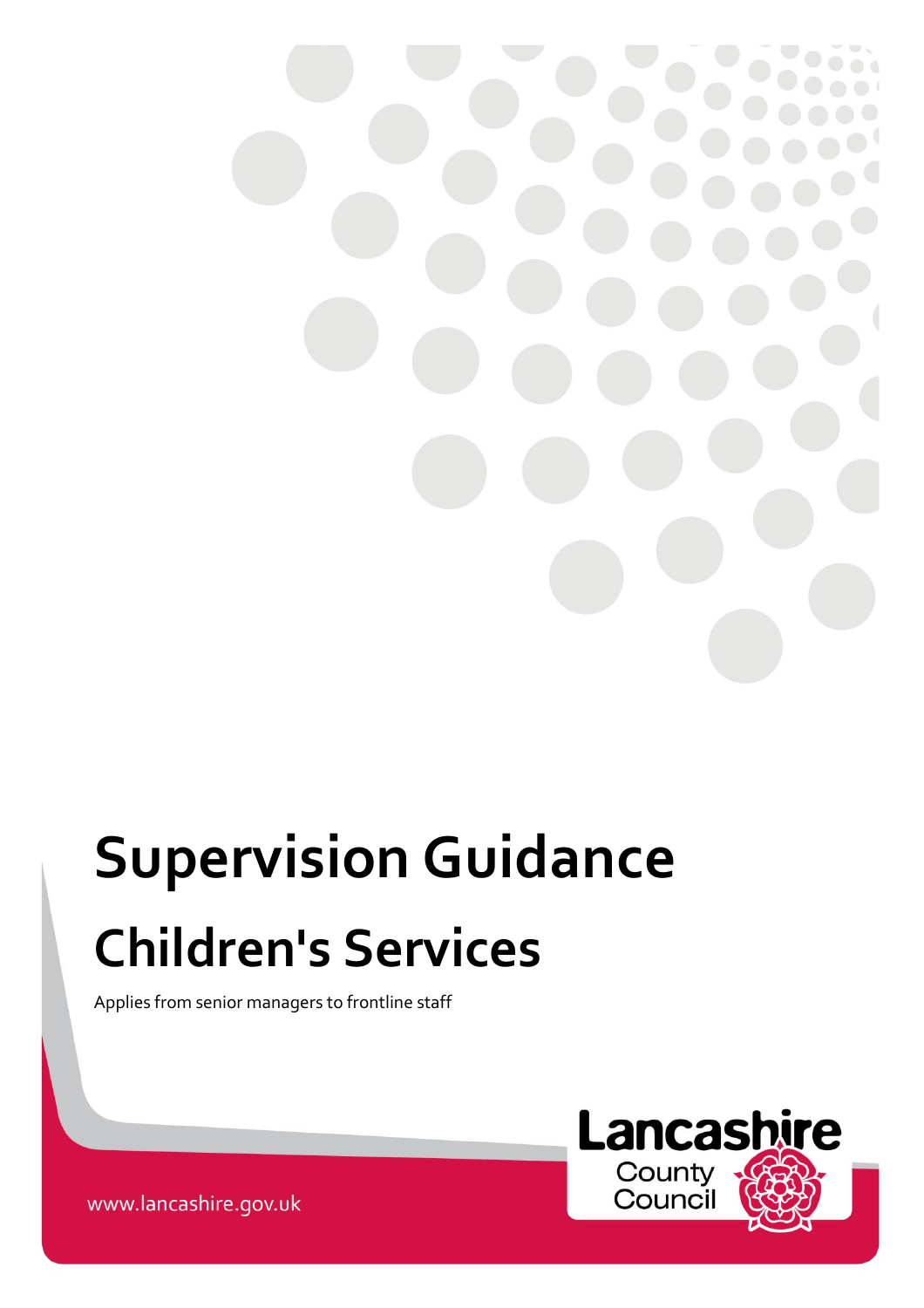## **Control**

| This guidance was authorised by: | The Senior Management Team 20/01/2022                                                                                                                                 |
|----------------------------------|-----------------------------------------------------------------------------------------------------------------------------------------------------------------------|
| This guidance was issued on:     |                                                                                                                                                                       |
| This guidance supersedes:        | Previous Version 1.0 dated 10/10/2017                                                                                                                                 |
| This guidance was circulated to: | The Workforce Board and early cohorts of the<br>supervision programme helped review, edit,<br>and develop early versions of this new<br>procedure. SMT on 20/01/2022. |
| Date of circulation:             |                                                                                                                                                                       |
| <b>Review date:</b>              |                                                                                                                                                                       |

## **Contents**

**1. Guidance for Effective Supervision** 

## **1. Guidance for Effective Supervision**

**1.1** Supervision should not be treated as an isolated activity but intrinsically linked to all other management oversight, practice development, staff support, and professional development. Managers / supervisors should actively promote and encourage group / team reflection, analysis, discussions, and learning in addition to individual supervision. All staff should contribute to our learning culture – this means taking responsibility in supporting everyone's learning, sharing knowledge, reflecting, analysing, and positively challenging each other to help our service continually improve and provide the best service to our children, young people, and their families.

#### **1.2 Supervision agreement**

The supervision agreement is there for the supervisor and supervisee to discuss, agree and record what they want to achieve from the supervision process. It should be reviewed at least annually, and good practice is to revisit it after the first six months to check it is still meaningful and update it needed. Completing the supervision agreement should involve the supervisor and supervisee negotiating how the supervisee's practice will be supported, monitored, and recorded to ensure the quality of service to children, young people, and families. It should be a dynamic tool which can be referenced regularly in monitoring the effectiveness of supervision and updated to account for any changes to role, or responsibilities.

#### **Methods of delivering supervision**

#### **1.3 The Integrated Model of Supervision (or 4x4x4x4 model)**

*(detail and diagrams reproduced with permission of Bridget Rothwell 2020)*

This is our main model for supervision practice and should explicitly inform one to one supervision. One to one supervision is a formal, prearranged, and contracted process between supervisee and supervisor where the principles of supervision are achieved within an individual relationship, confidential setting, and protected space. The supervisor should normally be the supervisee's line manager.

**1.4** The integrated model understands that supervision is a relationship – but a complicated relationship for the supervisor to navigate and guide. The central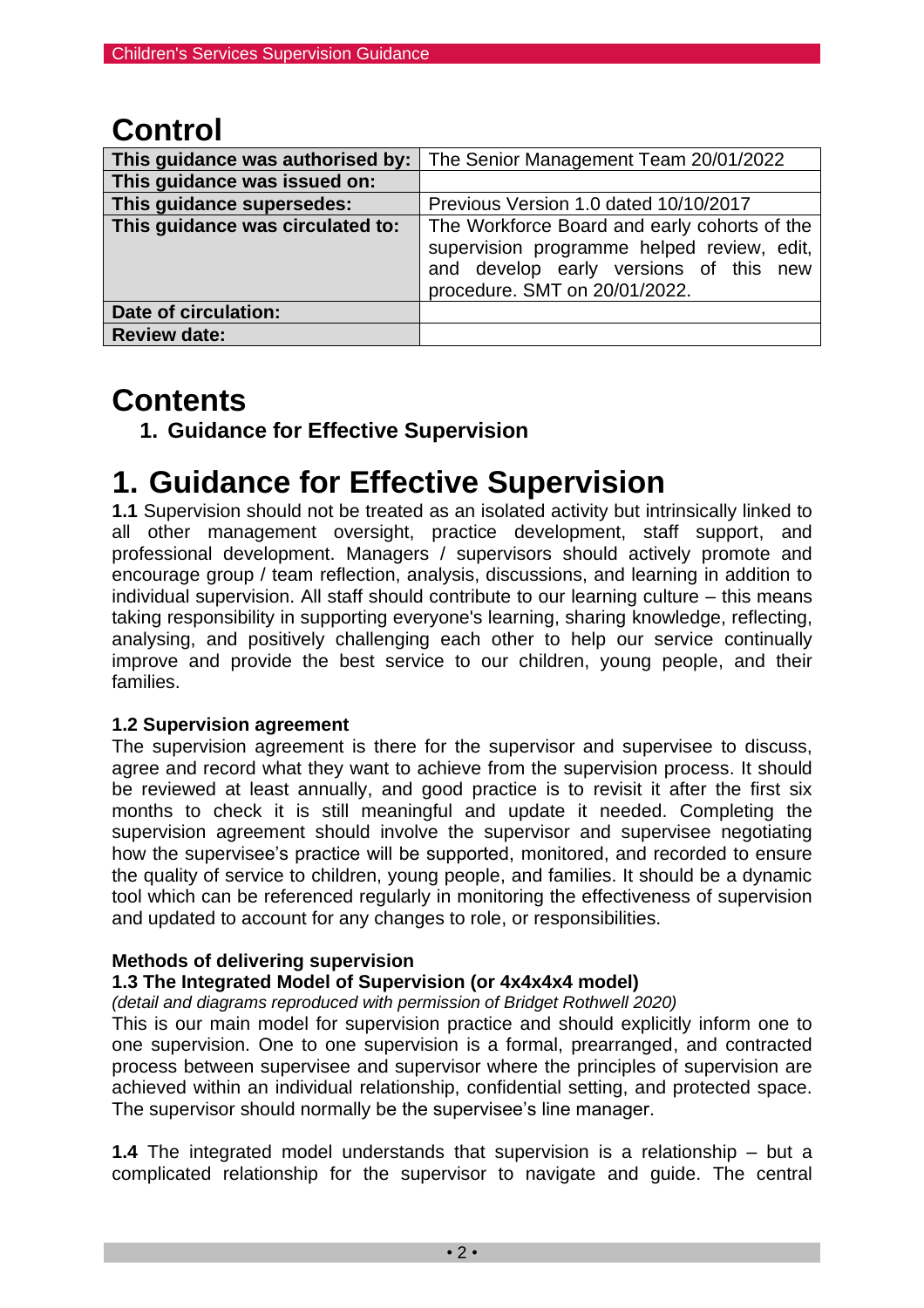complexities in this relationship relate to: power, privilege, difference, previous relationships, context, human behaviour, our ethics, and our tasks. The supervisor has to manage these complexities across the organisational, professional, and personal aspects of the supervisor and supervisee's relationship with the knowledge that this is not just a relationship, it is a relationship with purpose in a context. The practice of social work engages with complex, often risky human behaviour which leads to a lot of uncertainties and one of the challenging tasks in supervision is guiding conversations that positively manage this uncertainty. To manage these challenges effective supervision is founded on a negotiated, agreed, and clearly recorded supervision agreement that attends to the administrative, professional, and psychological aspects of supervision.

**1.5** In the integrated model of supervision: the perspectives of **4** stakeholders create a space for **4** related concerns / functions to be considered through an iterative **4** stage structured reflective process, founded on **4** explicitly articulated aspects of context. The diagram below draws these components together with the supervisor and supervisee at the centre:



© Rothwell 2016

#### **1.6 The 4 stakeholders are:**

- our **organisation** (LCC), represented by the supervisor in supervision
- **other professionals / agencies**
- the **supervisee**
- our **clients**, i.e. children, young people and their families

In one to one supervision only the supervisor and supervisee are physically present, however these other stakeholders need to be acknowledged, referenced, and an important part of supervision.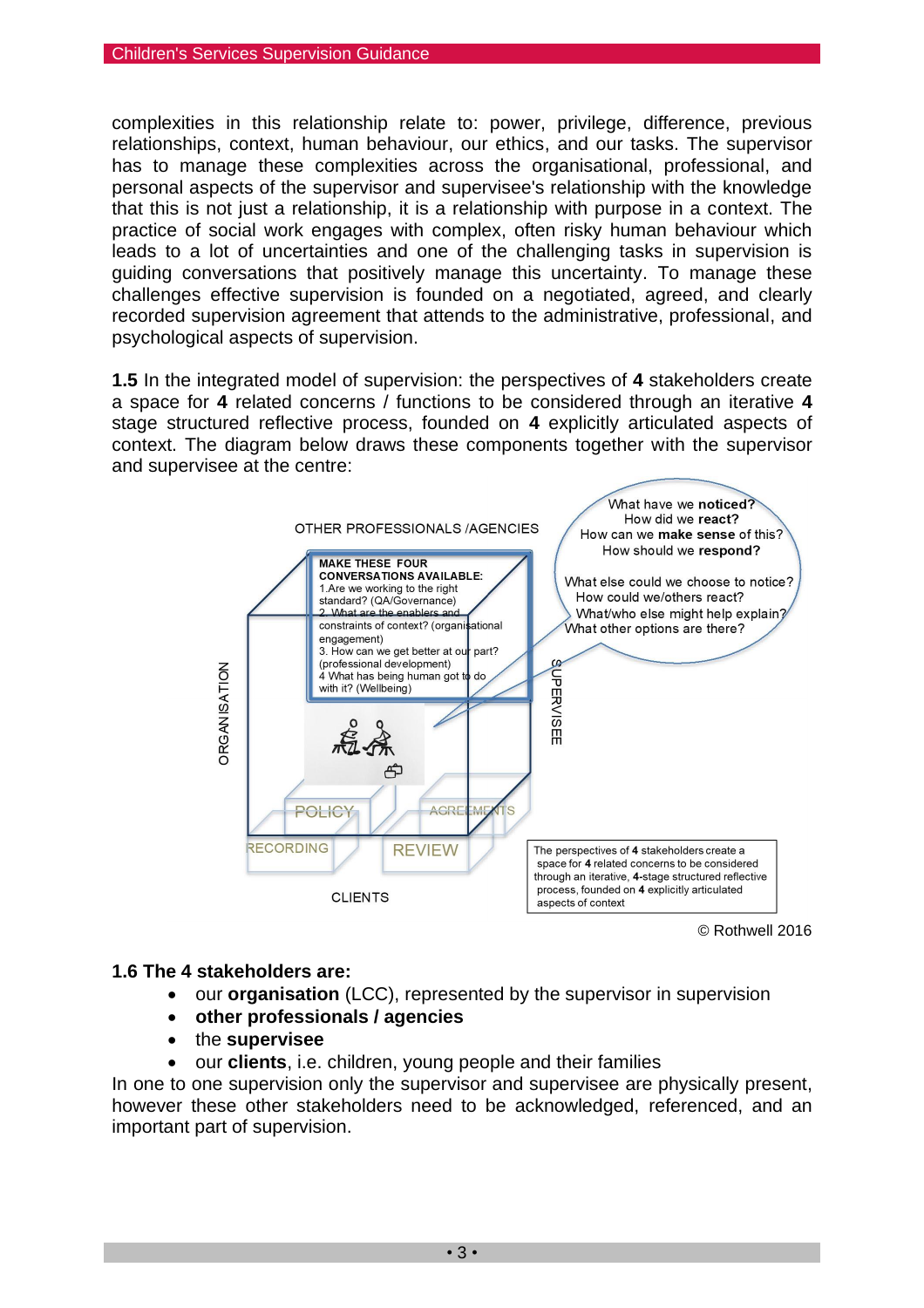**1.7 The 4 related concerns / functions to be considered in supervision are:** 

- **Quality assurance / governance** the management of how well the supervisee is doing their job and ensuring accountability
- **Organisational engagement / mediation** negotiating the supervisee's relationship with our organisation
- **Professional development** helping the supervisee work out what they need to keep adapting and learning
- **Wellbeing** talking about the emotional impact of the job, supporting the supervisee's health and wellbeing

The diagram below illustrates the balance and boundaries of these 4 functions in supervision along a continuum:



#### **1.8 A 4 stage structured reflective process (or cycle) is used to structure exchanges in supervision:**



© Rothwell 2016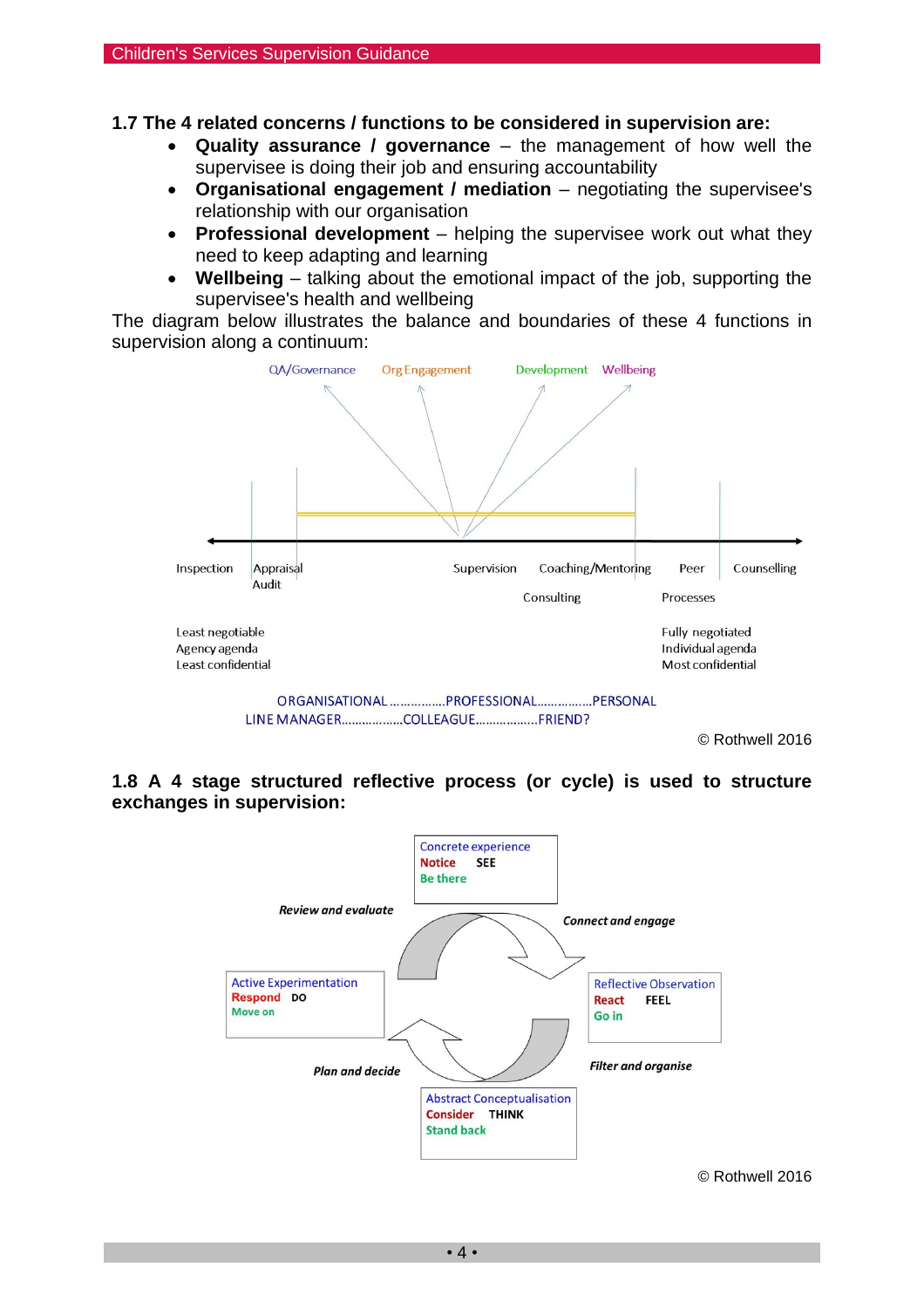**1.9 The 4 aspects of context that provide a foundation for supervision practice are:** 

- our **supervision policy, procedure, and guidance**
- a clear **supervision agreement**
- good **recording** practice
- regular **review**

**1.10** Supervision is not simply restricted to one to one sessions. Having this wider perspective helps to protect against insularity and draw in a range of views, to develop trust and relationships beyond that of supervisor and supervisee and can help reduce the impact of possible status differentials between supervisor and supervisee. It is important for the supervisor to be aware of the cultures and climate around supervision and acknowledge their impact in supervision.

#### **1.11 Ad hoc supervision**

Ad hoc supervision can mean a range of support, discussions, reflecting, analysing, decision-making and advice that goes on outside of the formal one to one supervision sessions. This is as important as one to one supervision and can often be where key decisions and discussions take place. Ad hoc supervision goes on all the time and it's important for the supervisor to acknowledge and be clear how these interactions are recorded for the benefit of the organisation, children, young people, families, and the supervisee. It is also important to be aware that ad hoc supervision is not a substitute for formal one to one supervision either.

#### **1.12 Group supervision**

Group supervision is a formal, prearranged group meeting with the participants having agreed the process beforehand with a clear understanding around confidentiality. The definition, principles, values, and standards of supervision set out above still apply, however the focus is primarily on the case management of children, young people, and families the group are working with. A group setting (virtual or in person) is used to enable members to reflect on their work and pool their knowledge, experience, and skills.

**1.13** In a Family Safeguarding Team multi-disciplinary group supervision is an important regular meeting led by the team manager for the different professionals in the team to get together and discuss their work. For Family Safeguarding teams, group supervision is an important forum to analyse and reflect on the dynamics, circumstances, challenges, risks, and achievements for children, young people, and their families, and to review and develop plans of work with the families.

**1.14** The benefits of group supervision can be a more efficient, collaborative space to share, evaluate, and develop the depth of our analyses and understanding, improving the quality of our practice, and enhancing our ability to achieve the best outcomes possible. Participants need to be mindful of any polarisation, role entrenchment, status differentials, and support all members to participate.

#### **1.15 Mentoring**

Mentoring is a more informal relationship between an experienced and less experienced member of staff. This can aid both personal and professional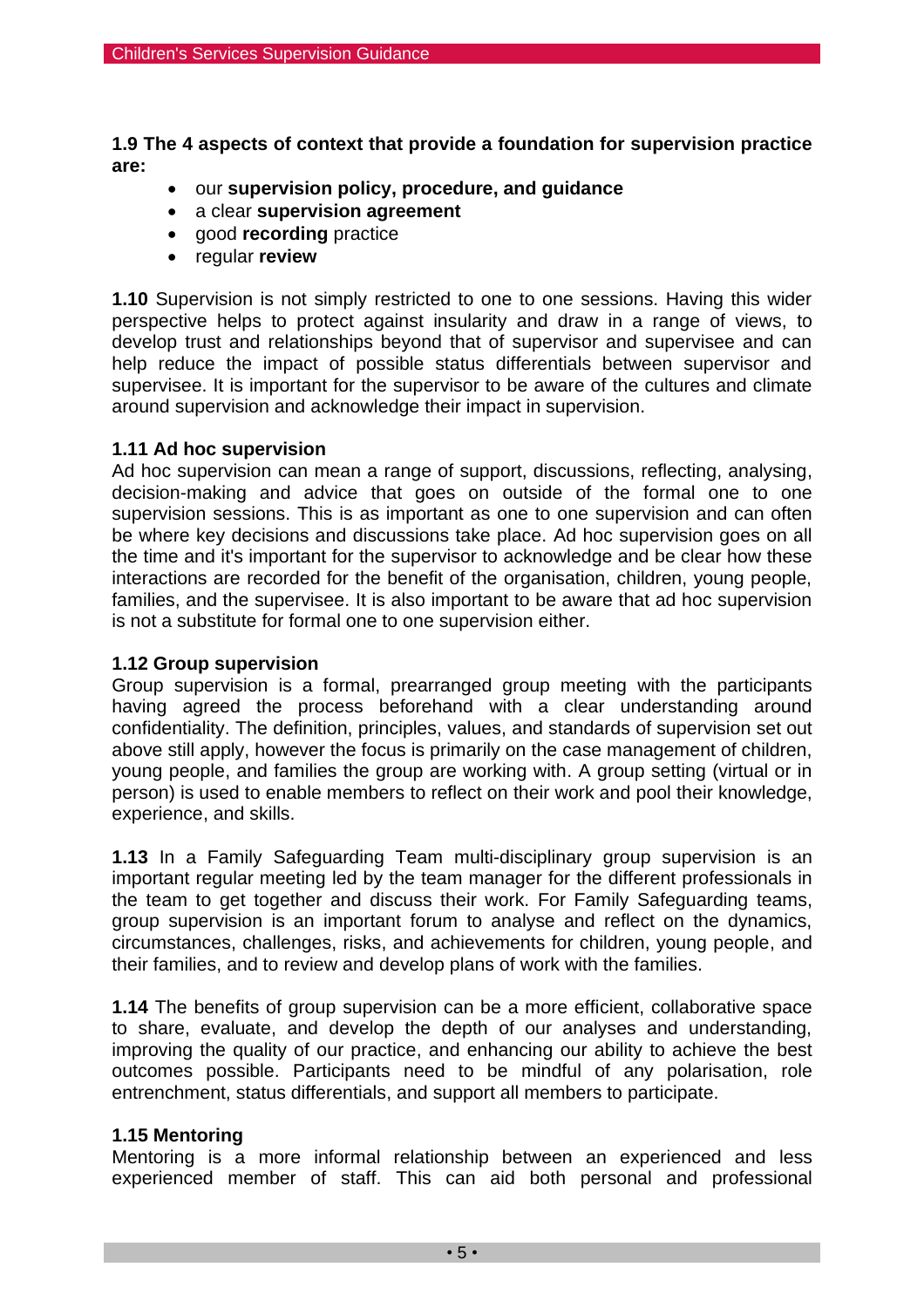development where the mentor guides the mentee to find the right direction and solutions. Mentors can use their practice experience to empathise and understand the mentee's issues. Mentoring is not explicitly instructing the mentee but supporting them in reaching their own potential where the learning can be both ways. The detailed guidance in this supervision guidance document goes further than mentoring and coaching, if you want to refer to what this is LCC have a separate [coaching and mentoring guide.](http://intranet.ad.lancscc.net/how-do-i/learning-training/coaching-mentoring/)

#### **1.16 Frequency and length of supervision**

Supervisors need to refer to the Supervision Procedures document and should be mindful that the frequency and length of supervision accounts for the supervisee's experience, role, and work context. All staff are expected to commit to regular supervision to reflect critically on their practice and to identify areas of strength and areas for development in an ongoing way.

#### **1.17 Preparation for supervision**

The practical arrangements for supervision sessions should be clear and agreed between supervisor and supervisee and should include how items for the agenda are agreed beforehand. Both supervisor and supervisee are expected to prepare before supervision, at a minimum this means supervisees know all the basics about their cases in terms of timescales and progress of work and supervisors have taken time to fully appraise some of the supervisee's work. Both supervisor and supervisee should have reviewed the previous supervision record, contribute to the agenda, address past actions from the previous supervision, and identify what has gone well and areas for development.

**1.18** In group supervision supervisees should be prepared to participate in the group process in terms of presenting information, analysis, or supporting others in their reflection and analysis.

#### **1.19 Cancellation of supervision**

Supervisor and supervisee need to ensure that the frequency of supervision is still achieved and, if supervision needs to be cancelled, how you will re-arrange the session as soon as possible. Supervisor and supervisee should also agree in what exceptional circumstances supervision might be cancelled.

#### **1.20 Recording supervision**

The supervisor is responsible for recording supervision discussions and should agree with the supervisee how sensitive information is recorded. Supervisor and supervisee should acknowledge that this supervision record is a service document and that senior managers, inspectors and staff monitoring performance may access the record.

#### **1.21 Actions in supervision**

Managers should ensure that an essential component of every formal supervision session is checking and following up actions set from the previous supervision. The original actions should be SMART and clearly recorded, and then followed up in subsequent supervision with progress and/or completion of the action also clearly recorded. RAG rating of actions can also help managers and practitioners to be clear about the priority and importance of different actions.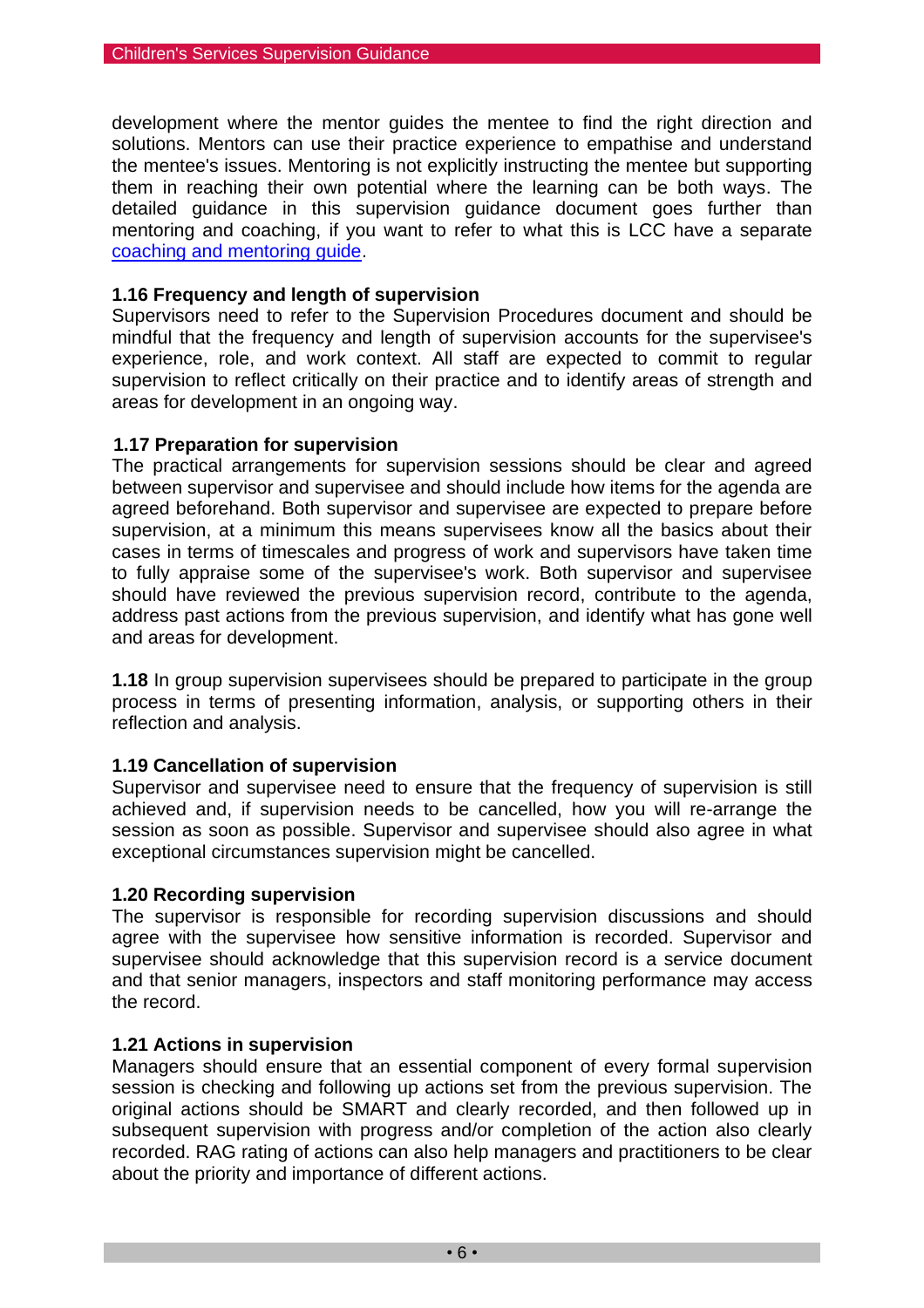#### **1.22 Confidentiality in supervision**

The supervisor has responsibility for identifying and dealing with issues of safe practice and should be explicit about their duty of care to the supervisee. Supervisor and supervisee should be clear and agree the boundaries of confidentiality in supervision and what should and shouldn't be shared with other parties.

#### **1.23 Disagreements in supervision**

There may be issues or decisions on which supervisor and supervisee may disagree in supervision. There should be a clear agreement about how any disagreements are resolved, i.e. who either, or both supervisor and supervisee refer to in order to resolve any disagreement.

#### **1.24 Additional arrangements**

In Family Safeguarding teams the team coordinator organises the group supervision, inviting the different professionals to the session. There is an expectation that professionals will prepare for the supervision session by completing a case summary that they finalise and send to the team manager prior to supervision. The team manager will chair the supervision and the team coordinator records the group supervision straight onto LCS (LiquidLogic) during the group supervision session.

#### **1.25 Observation of practice**

Supervisors are expected to observe supervisee's practice regularly at a minimum of three times per year. This may occur naturally in some settings, but in others it may need to be planned and at least two of these observations should be of the supervisee engaging with children, young people, and families if this is part of their role. Observation of practice is an important development opportunity where the supervisor gains direct feedback, a different perspective on supervisee's practice. Observation is also a useful source of feedback from children, young people, and families to quality assure how we are achieving outcomes and impact for them.

**1.26** Supervisees can experience apprehension and anxiety around observation and supervisors can work to minimise this. If observations have a clear structure for planning, carrying them out, and feeding back, this can give the supervisee some control over the process and help them invest in it. Supervisees should be engaged in planning and encouraged to think about the desired outcomes and what aspects of their practice they would like feedback on, helping the supervisor to identity strengths and areas for development. It is important that formal permission is gained from children, young people, and their families for any observation, however if the opportunity for observation occurs naturally then good supervisory practice is to acknowledge their presence, assessment, and feedback on supervisee's practice.

**1.27** Supervisees are also expected to self-evaluate and take some responsibility for reflecting on their own practice, rather than just being passively involved. Immediately after the observation the supervisor should give some verbal feedback and this should be formalised in a written form, however this should be after the supervisee has provided the supervisor with their written evaluation of their own practice. The completed written observation should be stored in the supervisee's supervision file and clear agreement reached between supervisor and supervisee about how this will be used in future supervision sessions and how it informs the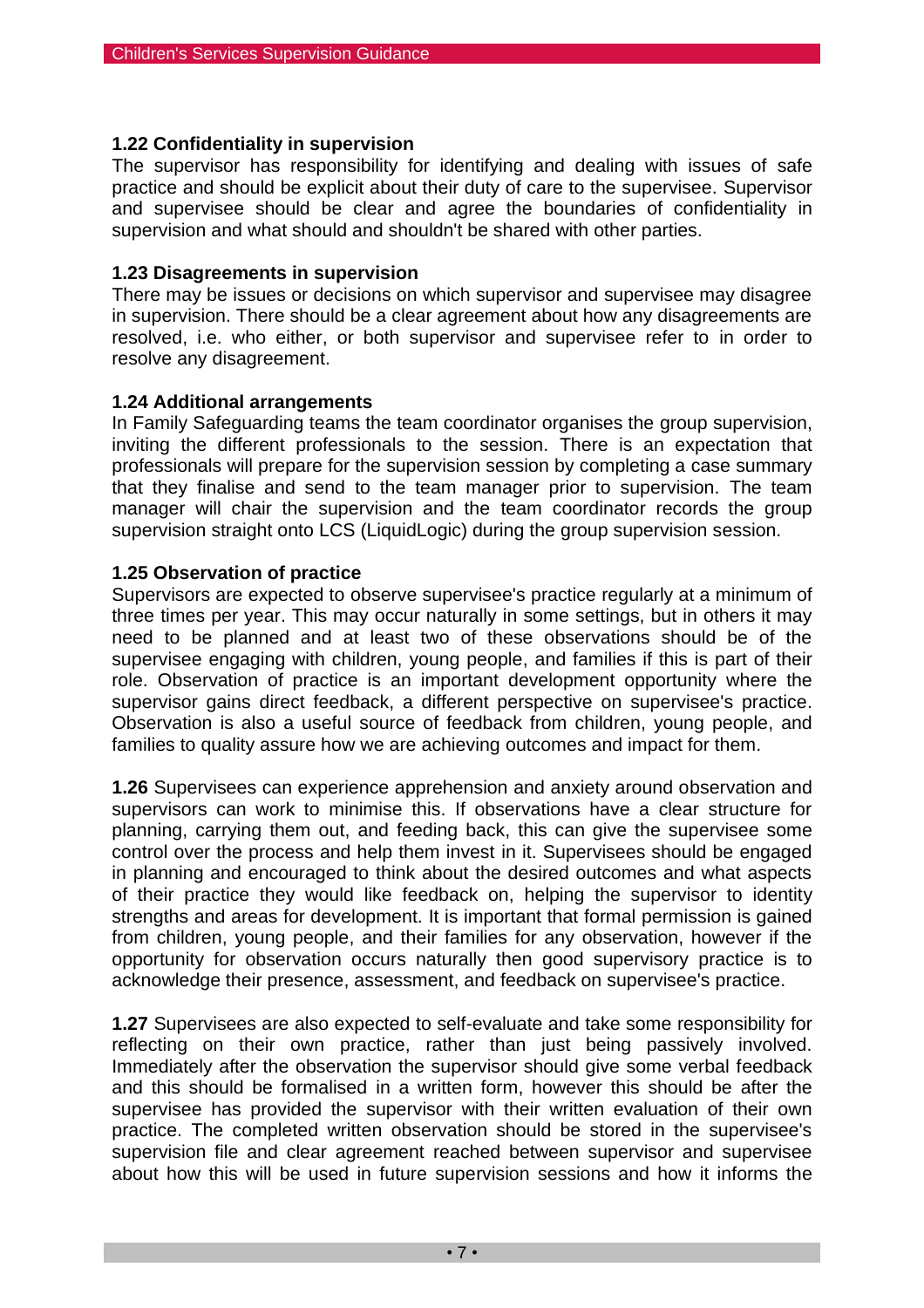supervisee's development.

#### **1.28 Probationary period**

Supervisors who have new staff in their probationary period should refer to the [probationary period guide.](http://intranet.ad.lancscc.net/how-do-i/hr-pay-employment/monitor-the-probation-period/) When all new staff begin with LCC they are subject to 6 months probationary period (12 months for ASYE and residential childcare posts). The employee's performance will be monitored and reviewed in consultation with the employee at two months and four months and the appointment will only be confirmed by management as established where the probationary period has been satisfactorily completed. In relation to any inadequacy in performance (or conduct) identified at the review stages, the required level of improvement must be identified and an appropriate timetable for its achievement must be established. However, please refer to the guide for full details on managing an employee's probationary period.

**1.29** For all social workers who are new to LCC, their performance and progress will be monitored through supervision and at the end of the six month probation period (12 months for ASYE), the supervisor will complete the probationary report form.

**1.30** For newly qualified social workers, the requirements of the Assessed and Supported Year in Employment (ASYE) will also apply for the first 12 months of their employment. Newly qualified social workers are required to demonstrate their capability against the KSS and PCF at the ASYE level. The ASYE is a 12 month programme prescribed for all new social workers to help them to develop their skills and confidence. Employers will provide support with the allocation of less complex cases, additional supervision, mentoring and the provision of learning and development opportunities.

#### **1.31 Some important skills in effective supervision**

#### • **Engaging in exploration**:

- o Active listening
- o Attending
- o Paraphrasing/reflecting
- o Summarising
- o Questioning
- o Showing empathy
- o Making issues concrete and specific

#### • **Promoting action:**

- o Support & holding to account
- o Creative thinking and critical analysis
- o Problem solving and decision making
- o Devising strategies
- o Providing resources
- o Evaluating achievements
- o Giving feedback

#### • **Demonstrating understanding:**

- o Showing empathy
- o Promoting resilience
- o Confronting/challenging
- o Exploring themes
- o Developing new perspectives